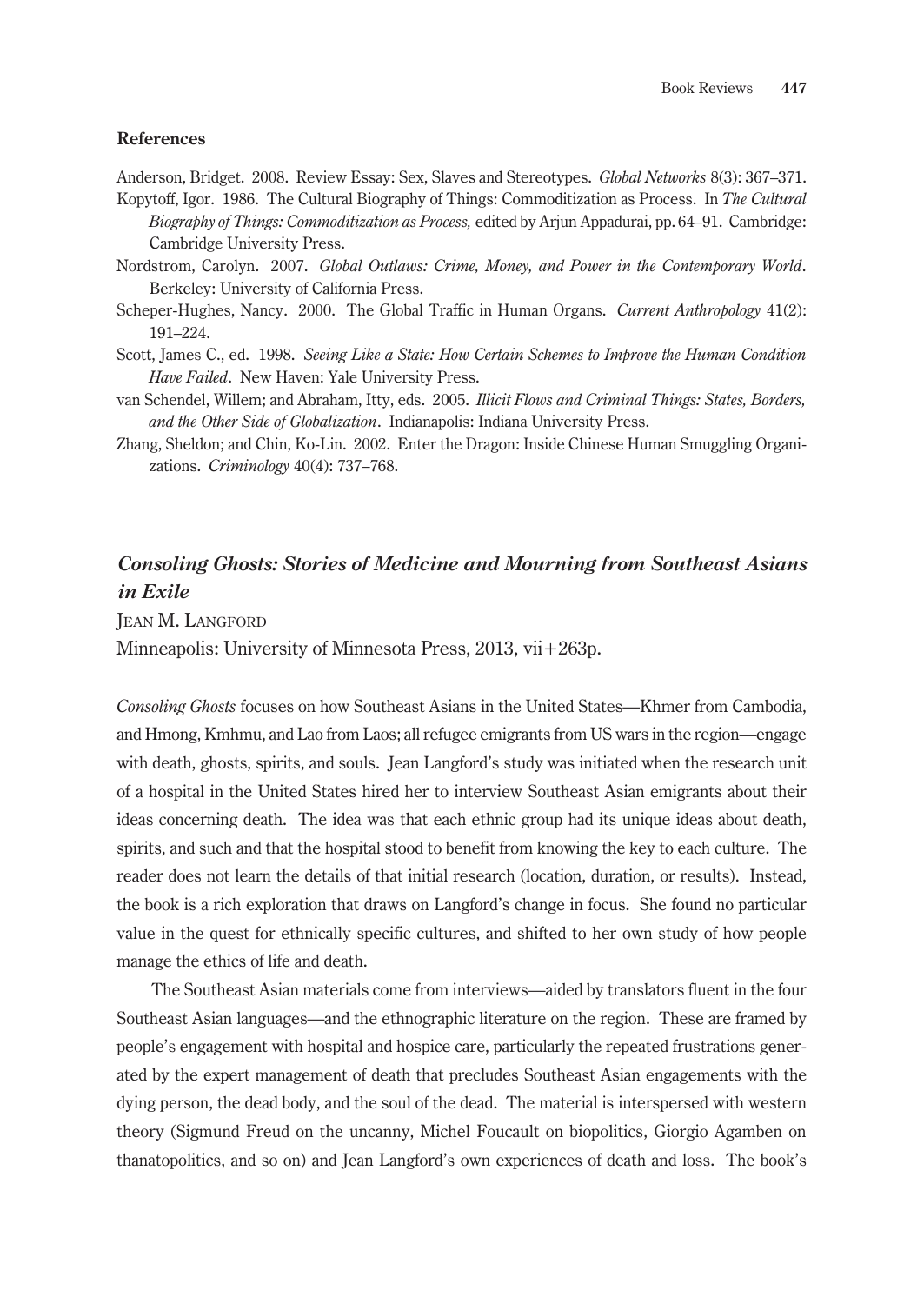sometimes-heavy academic tone is balanced, between chapters, by poetry; Kmhmu ritual chants, more self-conscious Southeast Asian émigré reflections on war and exile, and a western doctor's reflections involving some Southeast Asian patients. "By evoking the possibility of haunting, emigrants call spirits as witnesses to violations of the dead in wartime Asia that resonate with similar violations within U.S. institutions. Rather than read the violations of the dead as metaphorical of violence against the living, I understand them as metonymic of a pervasive tendency within thanatopolitical regimes (in which I include war and state terror alongside medicine and mortuary science) to foreclose social interchange between living and dead" (p. 4).

Chapter 1 brings up the importance of dealing with ghosts of war, through interaction, ritual, and exchange. This is in sharp contrast to the prevailing focus on truth-telling and reconciliation as the adequate closure to wartime. In the stories that Langford heard from Laos and Cambodia there was an excess of suffering and death. No one appears consoled by telling the stories. Instead, the suffering that the Southeast Asian wars triggered appears accentuated "by the everyday violence of minoritization, poverty, and social fragmentation in the present" (p. 47). Chapter 2 introduces ideas of place spirits (*neak ta, phi ban*) and various creatures on the borders of animality. Such discussions never stray too far into ethnographic detail and instead trigger strings of theoretical associations: were-tigers and water serpents evoke Agamben on "bare life," Derrida on stealthy wolves, and Deleuze and Guattari on "becoming-animal" (pp. 65–70). In one recollection, a log hit a boat carrying people across the Mekong River as they fled Laos at the end of war. The teller of the event was eerily aware of the power of *phi-ban* place spirits, but for Langford it occasions recall of what Sigmund Freud said of the uncanny and what Dipesh Chakrabarty observed regarding the chance of encountering spirits in modern life (p. 71). But in the context of state violence even spirits suffered; interviewees from both Cambodia and Laos mentioned that the spirits communicated their inability to protect their constituents when Buddhist monks and various spirit mediums were being harassed and persecuted by the authorities (p. 73).

Chapters 3 and 4 bring out various dimensions of how hospitals in the United States control death and constrain how people can engage with it, such as by separating family members from the dying person and insisting on full disclosure of terminal diagnosis to the patient in ways that are disagreeable within Southeast Asian communities. These dynamics have created mistrust among many emigrant communities, and the study brings out some fundamental tensions between the negotiation of soul-stuff and the emphasis on individual autonomy and rational decision making. The "cultural" framework of much hospital work does not get characterized as just another perspective; biomedical control takes its own rationality for granted. Langford's study shows some of the cultural presuppositions of Euroamerican engagements with death and mourning, including an expectation of a soul that is in the body during life and leaves at death. Southeast Asian notions of souls and the need to tend to them, sometimes to call them back, and then to send them on at death rest on different premises. Death in one scheme leads to loss and bereavement and in the